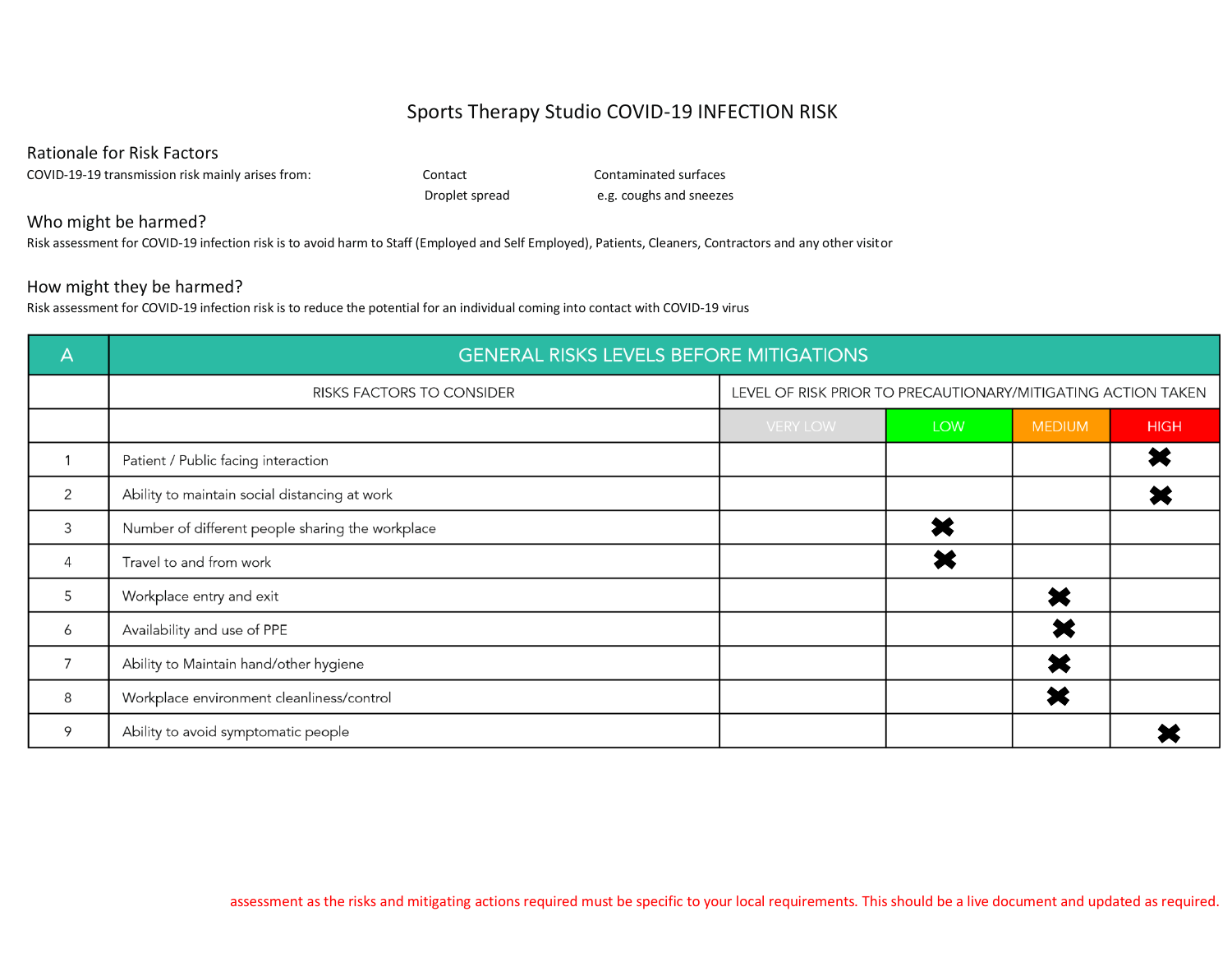This is a template of what a Risk Assessment for dealing with the current Covid-19 situation in a chiropractic clinic/practice may look like. It gives some worked examples and may not cover all risk factors, scenarios or mitigating actions appropriate for your clinic. Each chiropractor and clinic should consider their own unique circumstances when completing their risk

| $\overline{B}$        | <b>HR CONSIDERATIONS</b>                                                                                                                                                                                                                                                                                       |                                                                |                              |                             |                          |
|-----------------------|----------------------------------------------------------------------------------------------------------------------------------------------------------------------------------------------------------------------------------------------------------------------------------------------------------------|----------------------------------------------------------------|------------------------------|-----------------------------|--------------------------|
|                       | MITIGATING ACTIONS TO TAKE                                                                                                                                                                                                                                                                                     | <b>RISK FACTOR</b><br>MITIGATED                                | <b>RESPONSIBLE</b><br>PERSON | <b>ACTIONED BY</b><br>WHEN? | <b>DATE</b><br>COMPLETED |
|                       | <b>HR Policy</b><br>The clinic will base all HR decisions on advice from self-employed SST members will be directed to The society of Sports<br>Therapist via their MSST membership for advice                                                                                                                 | 1<br>$\overline{2}$<br>4<br>5<br>6<br>$\overline{7}$<br>8<br>9 | Amber Griffiths              | 17/06/2020                  | 17/06/2020               |
| $\overline{\text{C}}$ | <b>GENERAL CLEANING PRINCIPALS</b>                                                                                                                                                                                                                                                                             |                                                                |                              |                             |                          |
|                       | MITIGATING ACTIONS TO TAKE                                                                                                                                                                                                                                                                                     | <b>RISK FACTOR</b><br>MITIGATED                                | RESPONSIBLE<br>PERSON        | <b>ACTIONED BY</b><br>WHEN? | <b>DATE</b><br>COMPLETED |
|                       | Cleaning Policies and Surface Sanitising<br>In addition to existing cleaning policies staff and self employed will follow the guidance on Routin e decontamination of<br>reusable non-invasive patient care equipment                                                                                          | 3<br>5<br>6<br>$\overline{7}$<br>8                             | Amber Griffiths              | 17/06/2020                  | 17/06/2020               |
|                       | Sanitise all hard surfaces and concentrate especially on high-traffic areas such as door handles, lights switches, reception<br>desks every 2 hours or after 10 people have entered or exited the building<br>Weekly assessment of stock levels and ensure that all stock is ordered from a reputable supplier |                                                                |                              |                             |                          |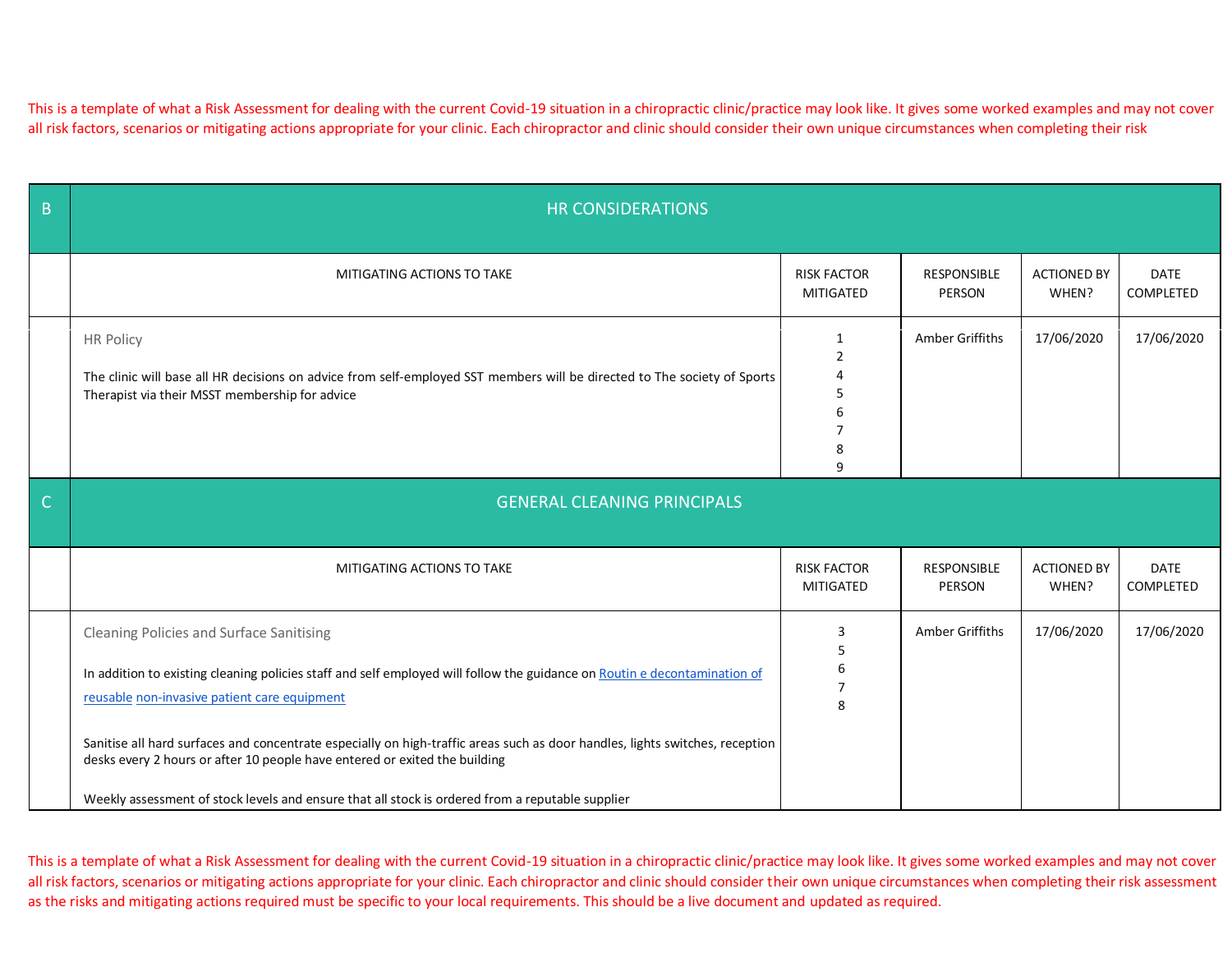|   | Cleaning rota frequency increased from half day to after every client                                                                                                                                                                                                                                                                                                                    | 3<br>6<br>$\overline{7}$<br>8                 | Amber<br>Griffiths                 | 17/06/2020                  | 17/06/2020               |
|---|------------------------------------------------------------------------------------------------------------------------------------------------------------------------------------------------------------------------------------------------------------------------------------------------------------------------------------------------------------------------------------------|-----------------------------------------------|------------------------------------|-----------------------------|--------------------------|
|   | Review Materials used in clinic<br>All Fabric chairs and surfaces to be removed or replaced with a vinyl (wipe clean) alternative                                                                                                                                                                                                                                                        | 2<br>7<br>8<br>9                              | Amber Griffiths                    | 17/06/2020                  | 17/06/2020               |
|   | Hand hygiene<br>Display Public Health England campaign resource centre posters as appropriate<br>All staff to be sent information on the correct process of hand washing<br>Respiratory and cough hygiene - 'Catch it, bin it, kill it'<br>Disposable, single-use tissues waste bins (lined and foot operated) and hand hygiene facilities available for patients, visitors<br>and staff | $\overline{7}$<br>$\mathbf{1}$<br>6<br>8<br>9 | Amber Griffiths<br>Amber Griffiths | 17/06/2020<br>17/06/2020    | 17/06/2020<br>17/06/2020 |
| E | PATIENT, STAFF AND VISITORS ENTRANCE TO THE CLINIC                                                                                                                                                                                                                                                                                                                                       |                                               |                                    |                             |                          |
|   | MITIGATING ACTIONS TO TAKE                                                                                                                                                                                                                                                                                                                                                               | <b>RISK FACTOR</b><br>MITIGATED               | <b>RESPONSIBLE</b><br>PERSON       | <b>ACTIONED BY</b><br>WHEN? | <b>DATE</b><br>COMPLETED |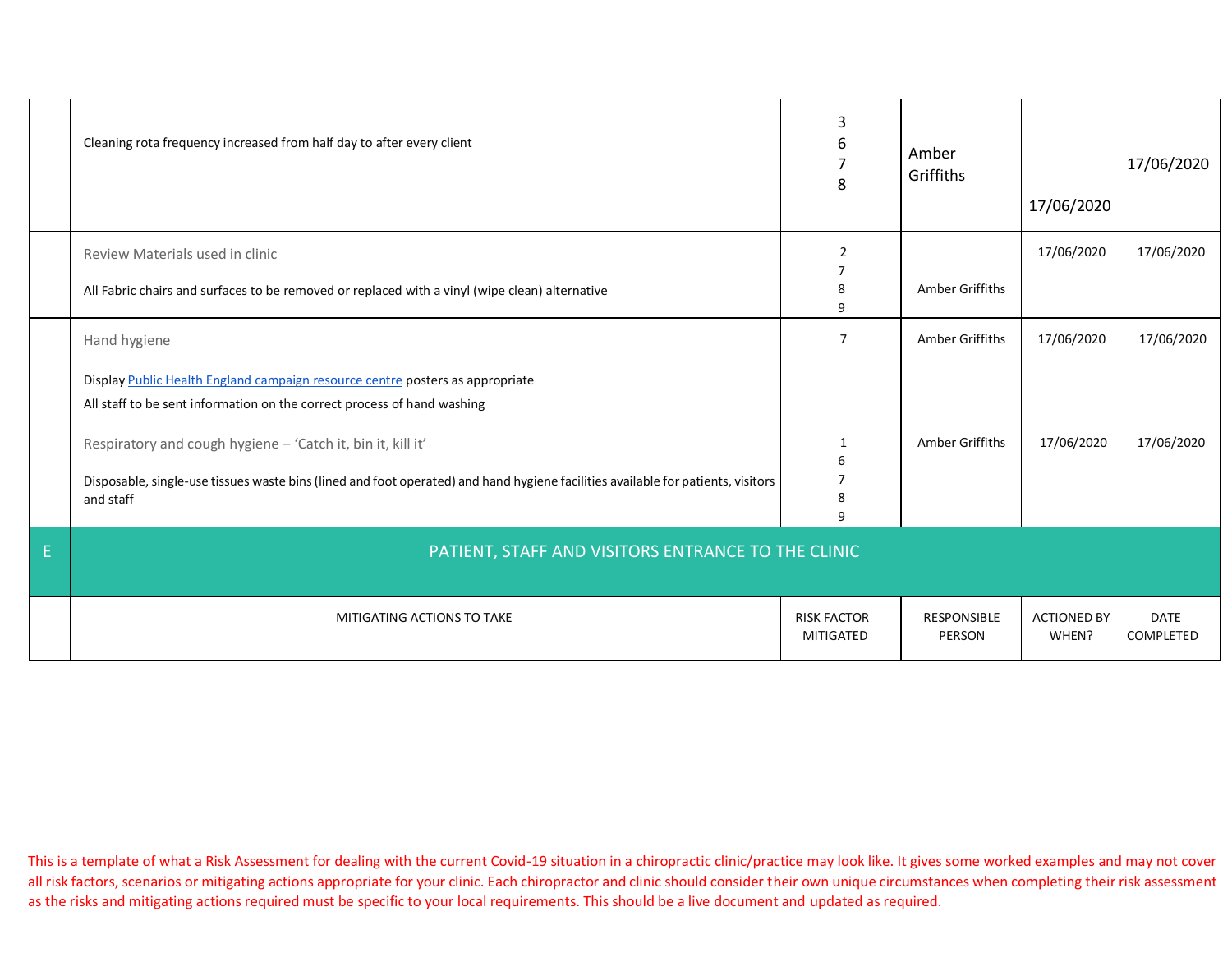| Patient Triage (F2F vs Telehealth)<br>Appointments will only be offered in line with SST advice and in the context of my national restrictions<br>Virtual follow up appointments will be given to people to reduce risk<br>Given the guidance on shielding, those classified as 'clinically extremely vulnerable' will be discouraged from face to face<br>appointments during the period of shielding<br>Initial consultations for new patients will take place via phone call where possible to begin the assessment process (history<br>taking) and assess whether a patient has an urgent clinical need and requires to attend for a<br>Face to Face consultation                                  | q | Amber Griffiths | 17/06/2020 | 17/06/2020 |
|--------------------------------------------------------------------------------------------------------------------------------------------------------------------------------------------------------------------------------------------------------------------------------------------------------------------------------------------------------------------------------------------------------------------------------------------------------------------------------------------------------------------------------------------------------------------------------------------------------------------------------------------------------------------------------------------------------|---|-----------------|------------|------------|
| Screening and Classification<br>When a patient books an appointment (telephone/online) there will be a screening to ascertain whether the patient meets<br>the case definition for a 'possible' or 'confirmed' case of COVID-19. Appointments will only be offered if they do not meet<br>this definition. Questions will consist of those on the Government page - Chec k if you have coronavirus symptoms -<br>Coronavirus (COVID-19). This will be included in the email confirmation of an appointment.<br>Further to this, patient information will be displayed on the entrance of the clinic instructing patients, staff and all visitors<br>'not to enter the premises if they have symptoms'. |   | Amber Griffiths | 17/06/2020 | 17/06/2020 |

| Online booking and payment                                                                                                                         | Amber Griffiths | 17/06/2020 | 17/06/2020 |
|----------------------------------------------------------------------------------------------------------------------------------------------------|-----------------|------------|------------|
| To reduce the face-to-face contact with non clinical staff, patients will be encouraged to use online booking and payment<br>platforms where able. |                 |            |            |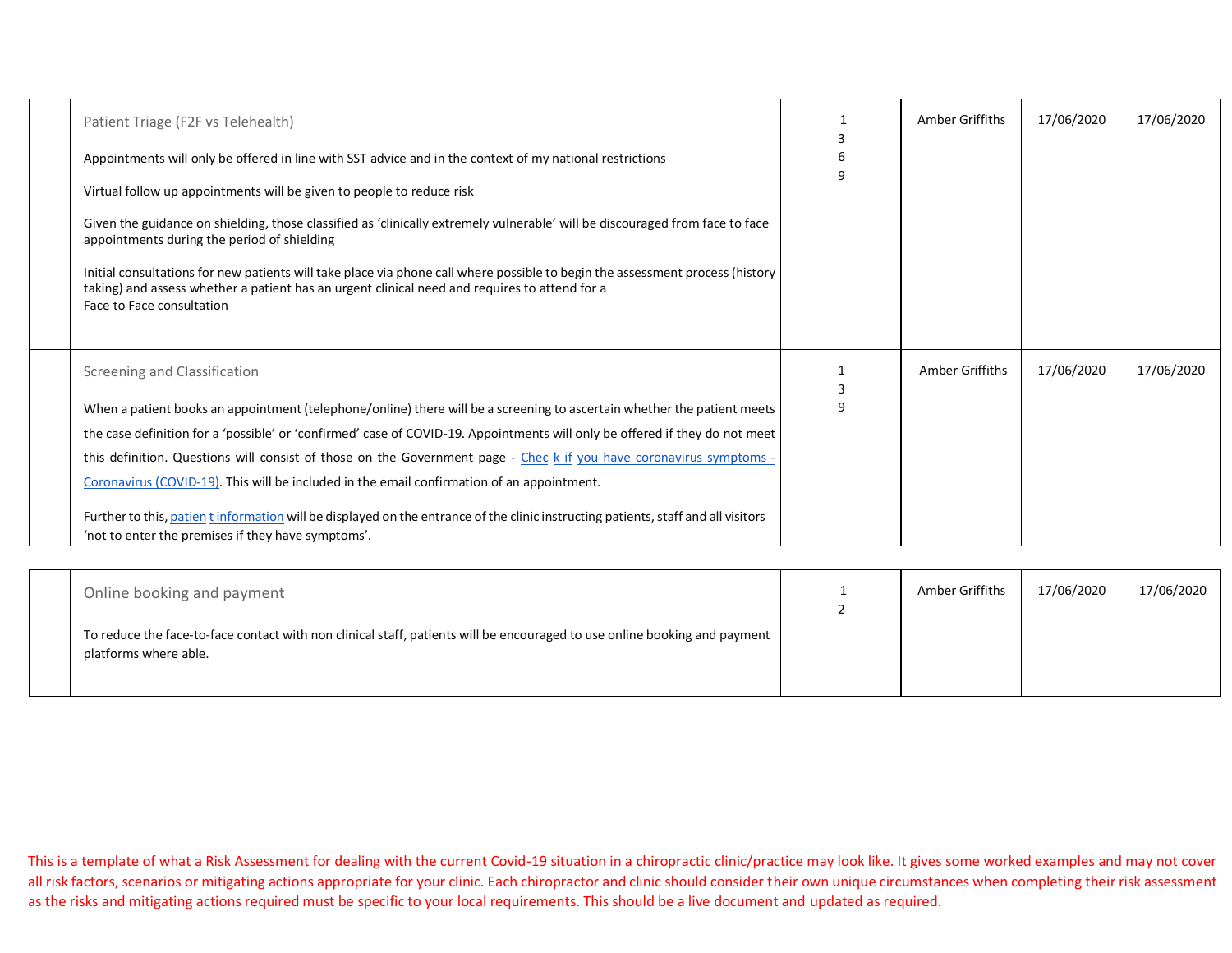|                                                                                                                                                                                                                           | -1<br>$\overline{2}$<br>9 | Amber Griffiths | 17/06/2020 | 17/06/2020 |
|---------------------------------------------------------------------------------------------------------------------------------------------------------------------------------------------------------------------------|---------------------------|-----------------|------------|------------|
| Reduce Footfall                                                                                                                                                                                                           |                           |                 |            |            |
| Based on the size and layout of this specific clinic, a maximum of 1 practitioner will work at one time and there will gaps<br>between patient appointment times                                                          |                           |                 |            |            |
| Patients will be asked upon booking, not to bring guests with them to their appointment unless this is essential                                                                                                          |                           |                 |            |            |
| When seeing children as patients, the policy is that one infant or child attends the clinic at a time (no family visits) with<br>only one parent or other responsible carer.                                              |                           |                 |            |            |
| Patients will be encouraged not to arrive early or late for their appointment to avoid overcrowding. Patients arriving early<br>will be asked to wait in their car or outside the building (observing social distancing). |                           |                 |            |            |
| No work experience students until further notice                                                                                                                                                                          |                           |                 |            |            |
| Building/maintenance work will be completed outside of 'open' hours and if feasible                                                                                                                                       |                           |                 |            |            |
|                                                                                                                                                                                                                           |                           |                 |            |            |
|                                                                                                                                                                                                                           |                           |                 |            |            |
|                                                                                                                                                                                                                           |                           |                 |            |            |
|                                                                                                                                                                                                                           |                           |                 |            |            |

| <b>Patient Education</b>                                                                                                                                  | q | Amber Griffiths | 17/06/2020 | 17/06/2020 |
|-----------------------------------------------------------------------------------------------------------------------------------------------------------|---|-----------------|------------|------------|
| Information on the measures we have taken to mitigate risk in the clinic, the $U$ K government response will be placed on<br>the website and social media |   |                 |            |            |
| Hand hygiene                                                                                                                                              |   | Amber Griffiths | 17/06/2020 | 17/06/2020 |
| Hand sanitizer placed at the entrance/exit of the clinic together with posters explaining how to do this                                                  |   |                 |            |            |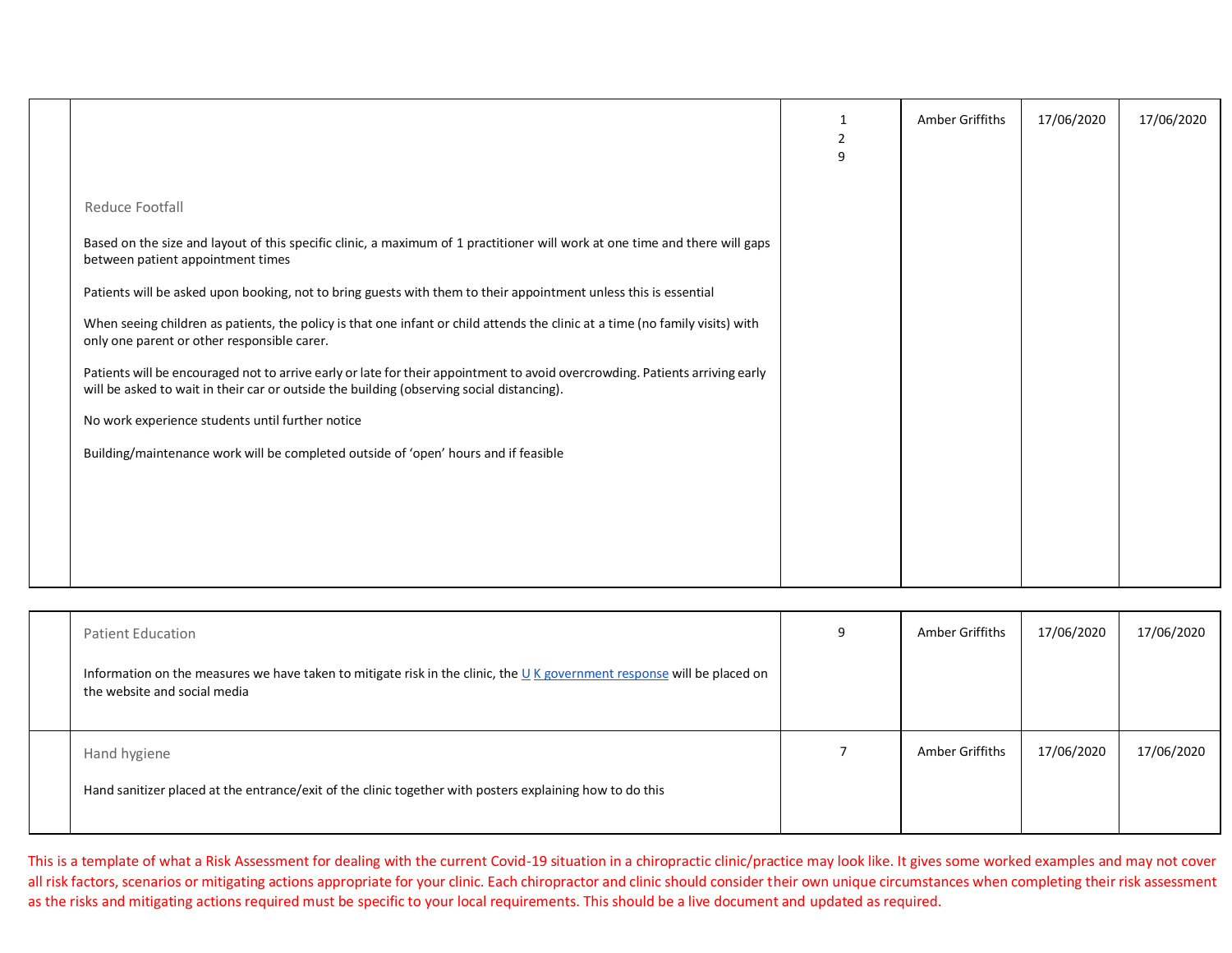| $\mathsf F$ | RECEPTION AREA we do not have one                                                                                                                                                                                                                                                                                               |                                       |                              |                             |                          |  |  |
|-------------|---------------------------------------------------------------------------------------------------------------------------------------------------------------------------------------------------------------------------------------------------------------------------------------------------------------------------------|---------------------------------------|------------------------------|-----------------------------|--------------------------|--|--|
|             | MITIGATING ACTIONS TO TAKE                                                                                                                                                                                                                                                                                                      | <b>RISK FACTOR</b><br>MITIGATED       | <b>RESPONSIBLE</b><br>PERSON | <b>ACTIONED BY</b><br>WHEN? | <b>DATE</b><br>COMPLETED |  |  |
|             | <b>Patient Education</b><br>Public Health England campaign resource centre posters clearly displayed as appropriate throughout reception                                                                                                                                                                                        | 6<br>8                                | Amber Griffiths              | 17/06/2020                  | 17/06/2020               |  |  |
|             | Physical changes<br>Patients will be emailed receipts and letters when possible<br>Floor markings where it is possible to remain 2 metres apart<br>No chairs<br>Floor plan of the clinic displayed in reception<br>Remove all magazines, children's toys and the 'check in touch-screen'<br>Remove the tea, coffee and biscuits | $\overline{2}$<br>$\overline{7}$<br>8 | Amber Griffiths              | 17/06/2020                  | 17/06/2020               |  |  |

|   | Hand hygiene                                                                                                        | Amber Griffiths | 17/06/2020 | 17/06/2020 |
|---|---------------------------------------------------------------------------------------------------------------------|-----------------|------------|------------|
|   | Ensure that all people in the on entry have access to hand sanitisers and that appropriate information is displayed |                 |            |            |
|   | Display Public Health England campaign resource centr<br>e posters as appropriate                                   |                 |            |            |
| G | WASHROOMS we do not have public wash rooms                                                                          |                 |            |            |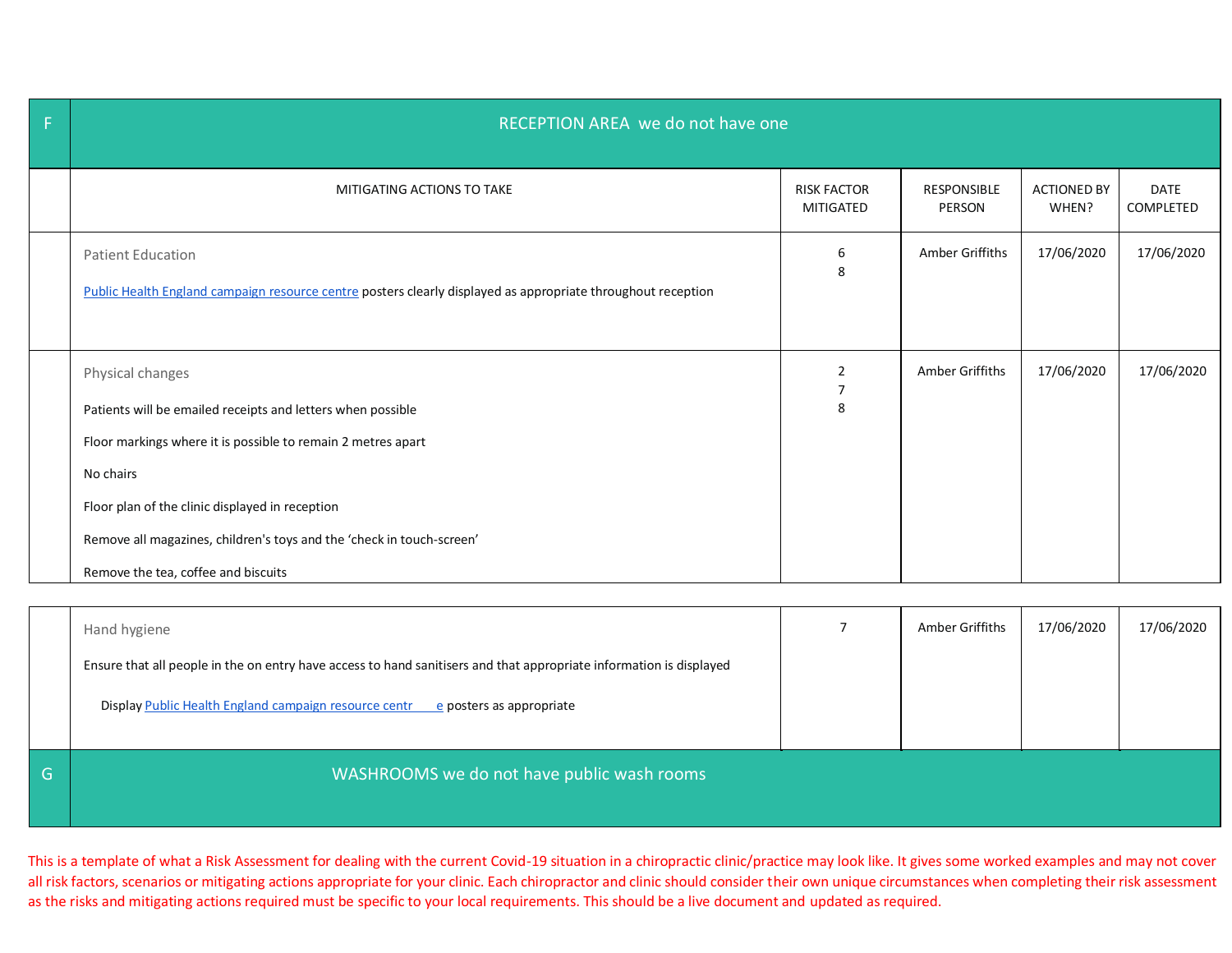## H STAFF ROOMS – no staff room

| THE TREATMENT ROOM                                                                                                                         |                                        |                              |                             |                   |
|--------------------------------------------------------------------------------------------------------------------------------------------|----------------------------------------|------------------------------|-----------------------------|-------------------|
| MITIGATING ACTIONS TO TAKE                                                                                                                 | <b>RISK FACTOR</b><br><b>MITIGATED</b> | <b>RESPONSIBLE</b><br>PERSON | <b>ACTIONED BY</b><br>WHEN? | DATE<br>COMPLETED |
| Physical changes                                                                                                                           | 8                                      | Amber Griffiths              | 17/06/2020                  | 17/06/2020        |
| In addition to measures covered in 'Receptio n areas', to reduce the risk of transmission notes will be taken digitally where<br>possible. |                                        |                              |                             |                   |
| Remove all fabric covers from the treatment benches                                                                                        |                                        |                              |                             |                   |
| Substitute fabric chairs for vinyl ones or get rid of them                                                                                 |                                        |                              |                             |                   |
| Use single use disposable towel or wipe down surfaces                                                                                      |                                        |                              |                             |                   |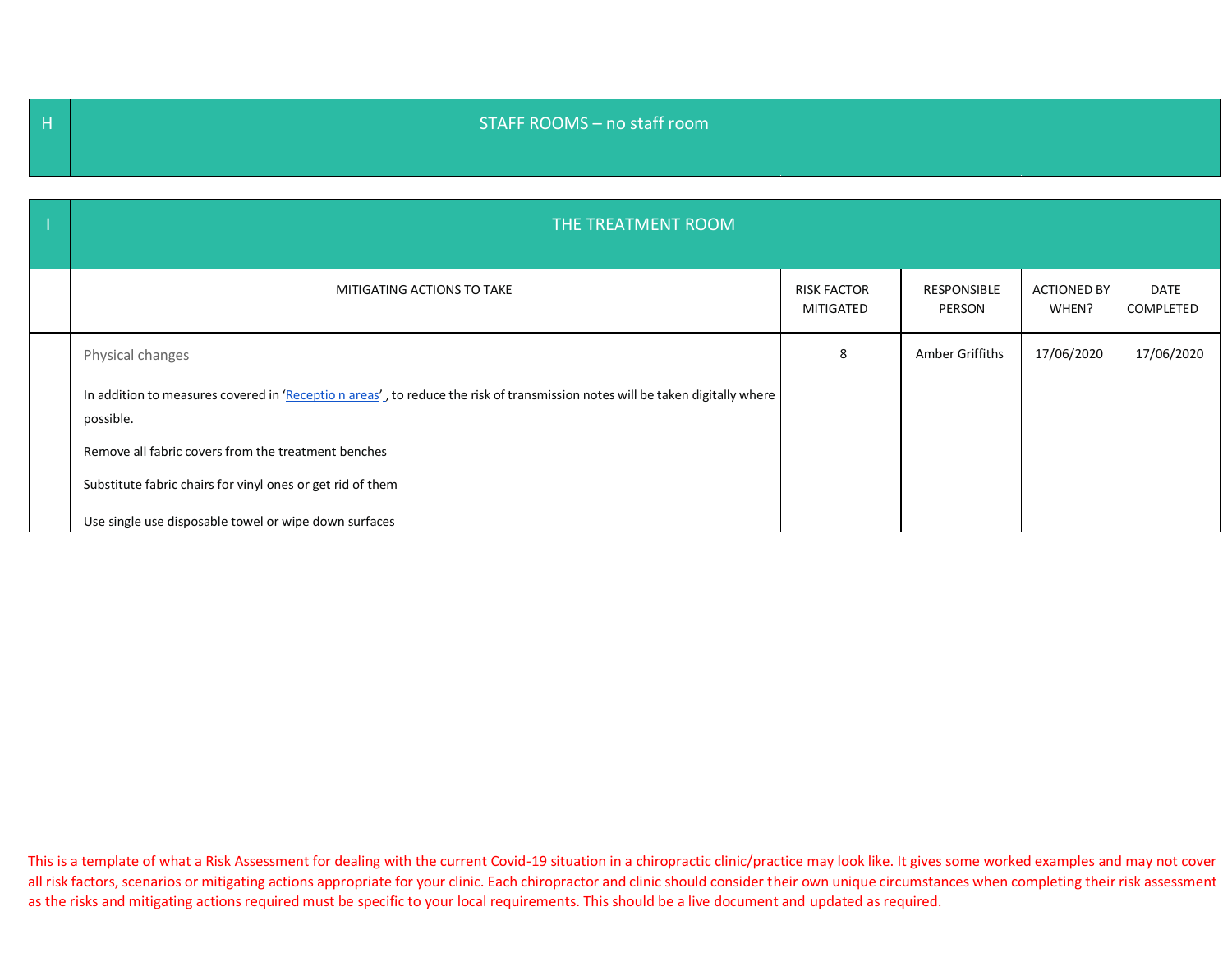| Personal Protective Equipment for staff and patients                                                           | 6 | Amber<br>Griffiths | 17/06/2020 | 17/06/2020 |
|----------------------------------------------------------------------------------------------------------------|---|--------------------|------------|------------|
| Use and training                                                                                               |   |                    |            |            |
| Please refer to "www.societyofsportstherapist.com                                                              |   |                    |            |            |
| PPE changed immediately after each patient and/or after completing a procedure or task                         |   |                    |            |            |
| PPE disposed of after use as per 'offensive waste' protocol                                                    |   |                    |            |            |
| All clinical staff will have watched COVID-19 : Donning and doffing of Personal Protective Equipment in Health |   |                    |            |            |
| and Social Care Settings and poster in ho w to don and doff PPE for non-Aerosol Generating Procedures          |   |                    |            |            |
| displayed                                                                                                      |   |                    |            |            |
|                                                                                                                |   |                    |            |            |
| Clinical staff must make assess patients need for PPE based on their respiratory hygiene (i.e. hayfever)       |   |                    |            |            |

| Storage<br>PPE to be stored close to the point of use, in a clean, dry area until required for use (expiry dates must be kept to)                          | 6 | Amber<br>Griffiths | 17/06/2020 | 17/06/2020 |
|------------------------------------------------------------------------------------------------------------------------------------------------------------|---|--------------------|------------|------------|
| Work Clothing<br>In addition to wearing appropriate PPE, clinical staff will wear uniform which will remain and be laundered appropriately<br>at the home. | 6 | Amber Griffiths    | 17/06/2020 | 17/06/2020 |
| <b>Staff Education</b><br>Appropriate Public Health England campaign resource centre posters displayed in all treatment room                               | 8 | Amber Griffiths    | 17/06/2020 | 17/06/2020 |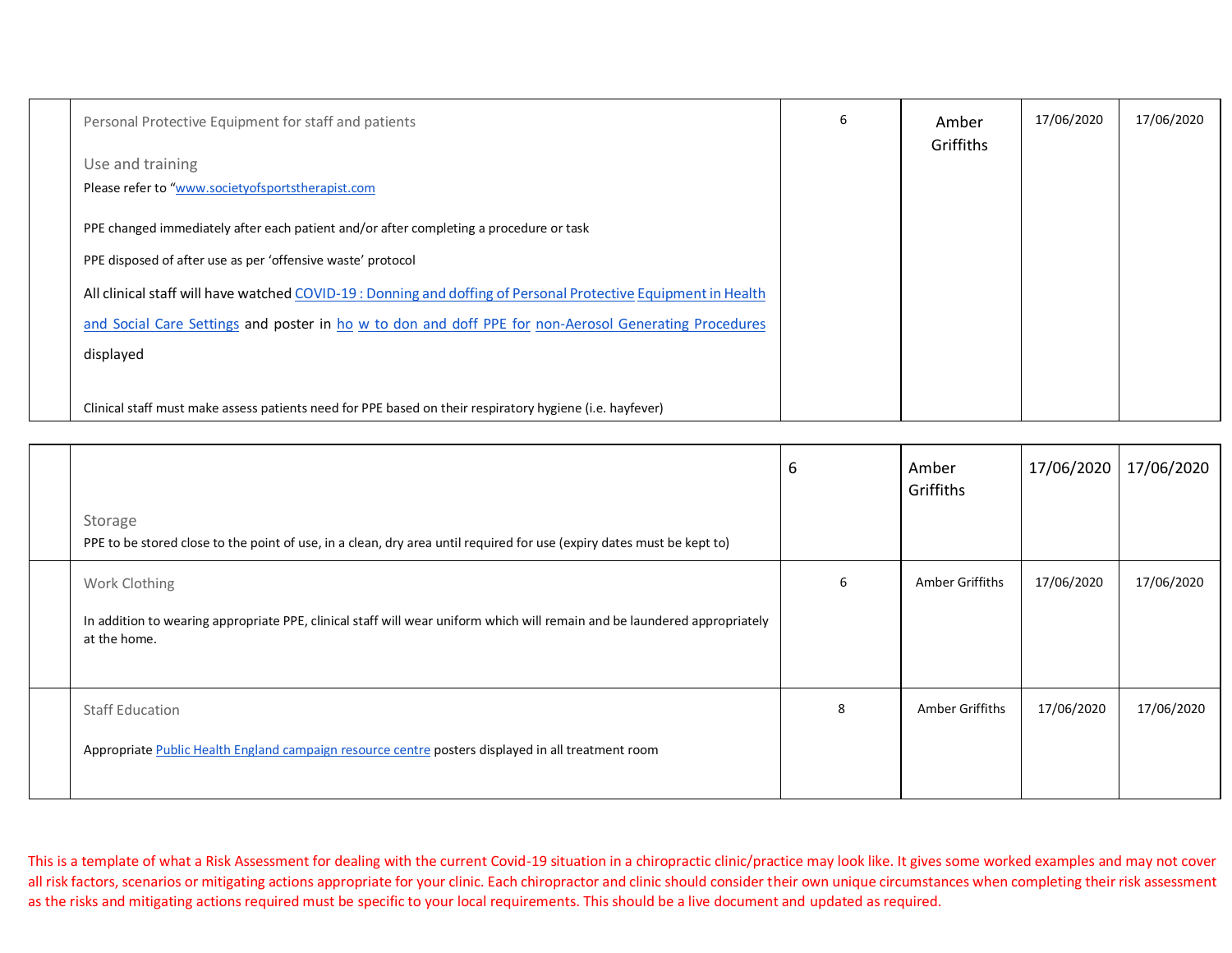| <b>Cleaning Protocols</b><br>To reduce the potential transmission of the virus, treatment rooms should be decluttered and all clinical staff must follow<br>Routine decontamination of reusable non-invasive patient care equipmen<br>t after each patient visit                                                                                                                  | 6<br>8                                 | Amber Griffiths              | 17/06/2020                  | 17/06/2020               |
|-----------------------------------------------------------------------------------------------------------------------------------------------------------------------------------------------------------------------------------------------------------------------------------------------------------------------------------------------------------------------------------|----------------------------------------|------------------------------|-----------------------------|--------------------------|
| <b>CLINICAL CONSIDERATIONS</b>                                                                                                                                                                                                                                                                                                                                                    |                                        |                              |                             |                          |
| MITIGATING ACTIONS TO TAKE                                                                                                                                                                                                                                                                                                                                                        | <b>RISK FACTOR</b><br><b>MITIGATED</b> | <b>RESPONSIBLE</b><br>PERSON | <b>ACTIONED BY</b><br>WHEN? | <b>DATE</b><br>COMPLETED |
| Manual Technique Selection<br>Clinical staff must use their judgement to consider the relative risks associated with their technique selection in<br>conjunction with the measures in 'Treatment Room'. For example, if performing mobilisation on a patient with clear<br>respiratory compromise i.e Hayfever) they may wish for both themselves and the patient to wear a mask. | $\overline{2}$<br>6<br>9               | Amber Griffiths              | 17/06/2020                  | 17/06/2020               |
| Modalities<br>If using modalities such as instrument adjusting clinical staff must clean this immediately after each use                                                                                                                                                                                                                                                          | 8                                      | Amber Griffiths              | 17/06/2020                  | 17/06/2020               |

| Paediatrics<br>When seeing patients who are infants and children, Clinical staff should take into account the patient's age and ability to<br>control coughing and sneezing. Clinical staff should consider the use of full face visors or face masks when with these<br>patients. |  | Amber Griffiths | 17/06/2020 | 17/06/2020 |
|------------------------------------------------------------------------------------------------------------------------------------------------------------------------------------------------------------------------------------------------------------------------------------|--|-----------------|------------|------------|
|------------------------------------------------------------------------------------------------------------------------------------------------------------------------------------------------------------------------------------------------------------------------------------|--|-----------------|------------|------------|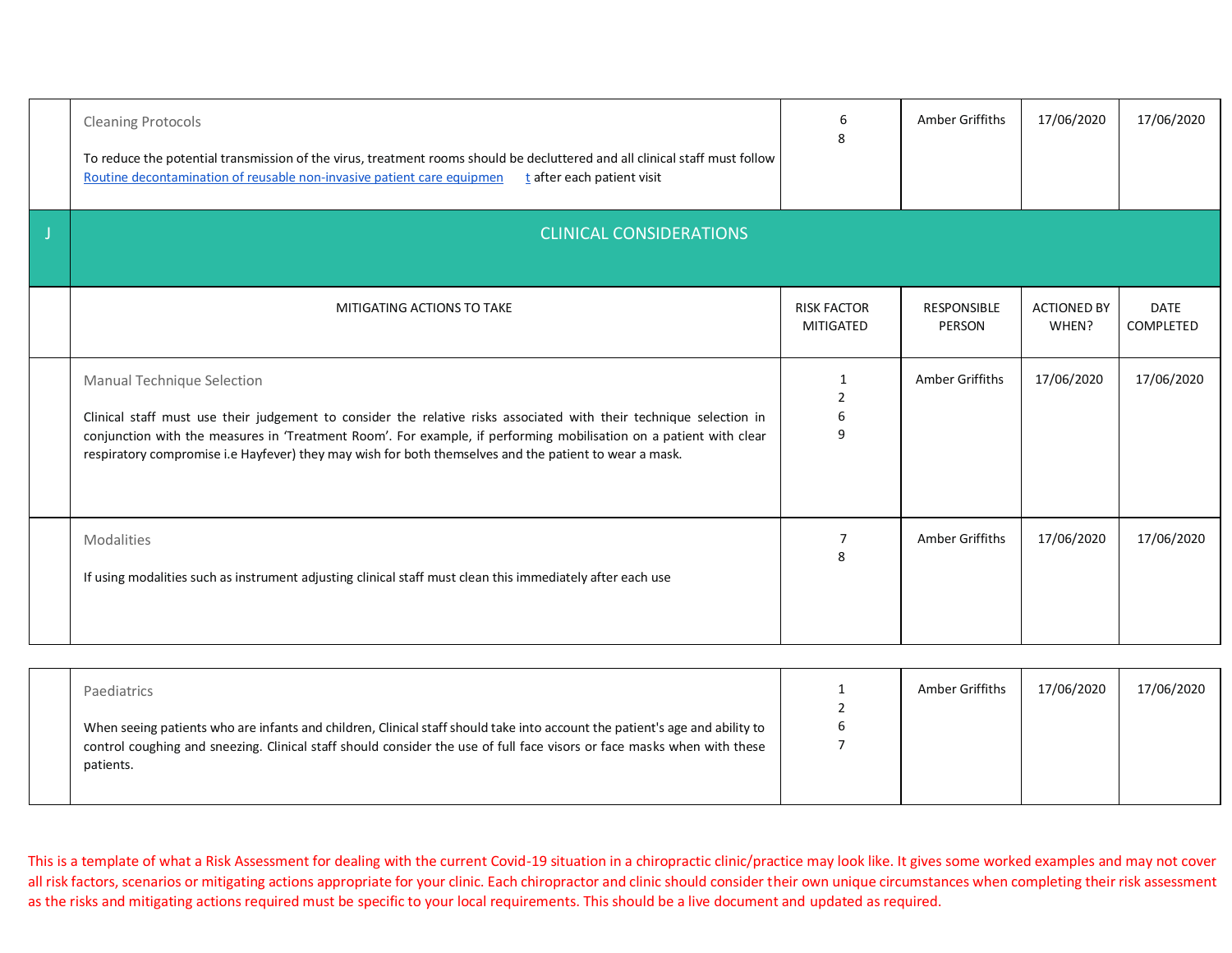|   | Geriatrics<br>Patients aged 70 or older (regardless of medical conditions), are currently (11 May 20) identified in the NHS risk criteria as<br>being at "moderate risk of developing complications from coronavirus (COVID-19) infection".<br>These patients should be informed of the increased risk prior to treatment and taking consent. | 9                                      | Amber Griffiths              | 17/06/2020                  | 17/06/2020               |
|---|-----------------------------------------------------------------------------------------------------------------------------------------------------------------------------------------------------------------------------------------------------------------------------------------------------------------------------------------------|----------------------------------------|------------------------------|-----------------------------|--------------------------|
|   | Consent<br>Clinical staff must document that they have informed the patient of risk associated with attending the clinic symptoms,<br>and that they are not experiencing symptoms of COVID-19.                                                                                                                                                | 9                                      | Amber Griffiths              | 17/06/2020                  | 17/06/2020               |
| K | <b>POST TREATMENT</b>                                                                                                                                                                                                                                                                                                                         |                                        |                              |                             |                          |
|   |                                                                                                                                                                                                                                                                                                                                               |                                        |                              |                             |                          |
|   | MITIGATING ACTIONS TO TAKE                                                                                                                                                                                                                                                                                                                    | <b>RISK FACTOR</b><br><b>MITIGATED</b> | <b>RESPONSIBLE</b><br>PERSON | <b>ACTIONED BY</b><br>WHEN? | <b>DATE</b><br>COMPLETED |
|   | Online booking and payment<br>In addition to the measures in 'Patients, staff and visitors entrance to the clinic', patients will be encouraged to leave the<br>building immediately after their appointment.                                                                                                                                 | 1<br>$\overline{2}$                    | Amber Griffiths              | 17/06/2020                  | 17/06/2020               |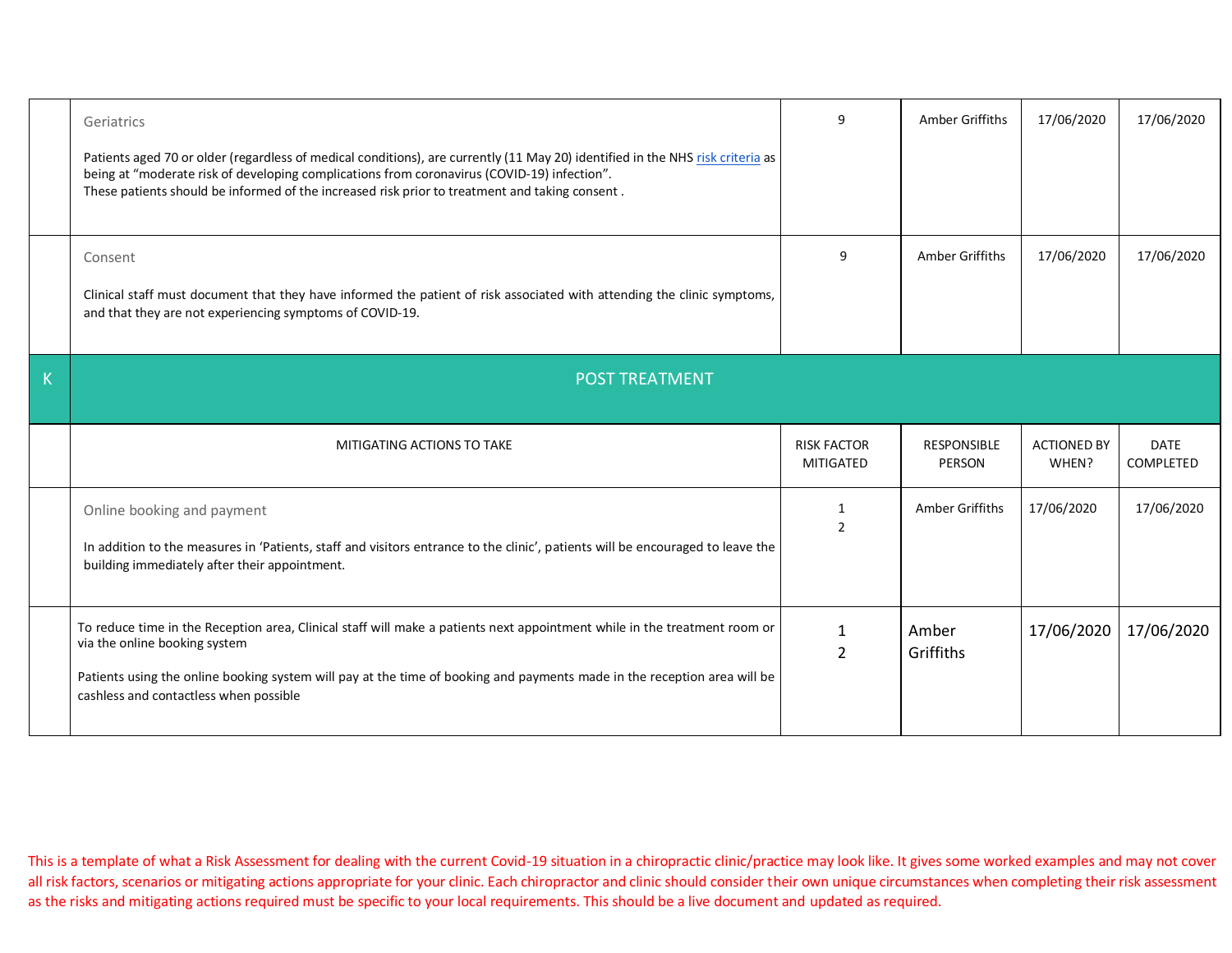| Hand hygiene                                                                                                                                                              | Amber Griffiths | 17/06/2020 | 17/06/2020 |
|---------------------------------------------------------------------------------------------------------------------------------------------------------------------------|-----------------|------------|------------|
| Patients should be encouraged to wash their hands (with either soap and water or a form of hand sanitiser) upon exiting<br>the building.                                  |                 |            |            |
| <b>Patient Education</b><br>Signage will be places around the clinic encouraging people to 'not linger' to wash their hands and to use cashless payment<br>where possible | Amber Griffiths | 17/06/2020 | 17/06/2020 |